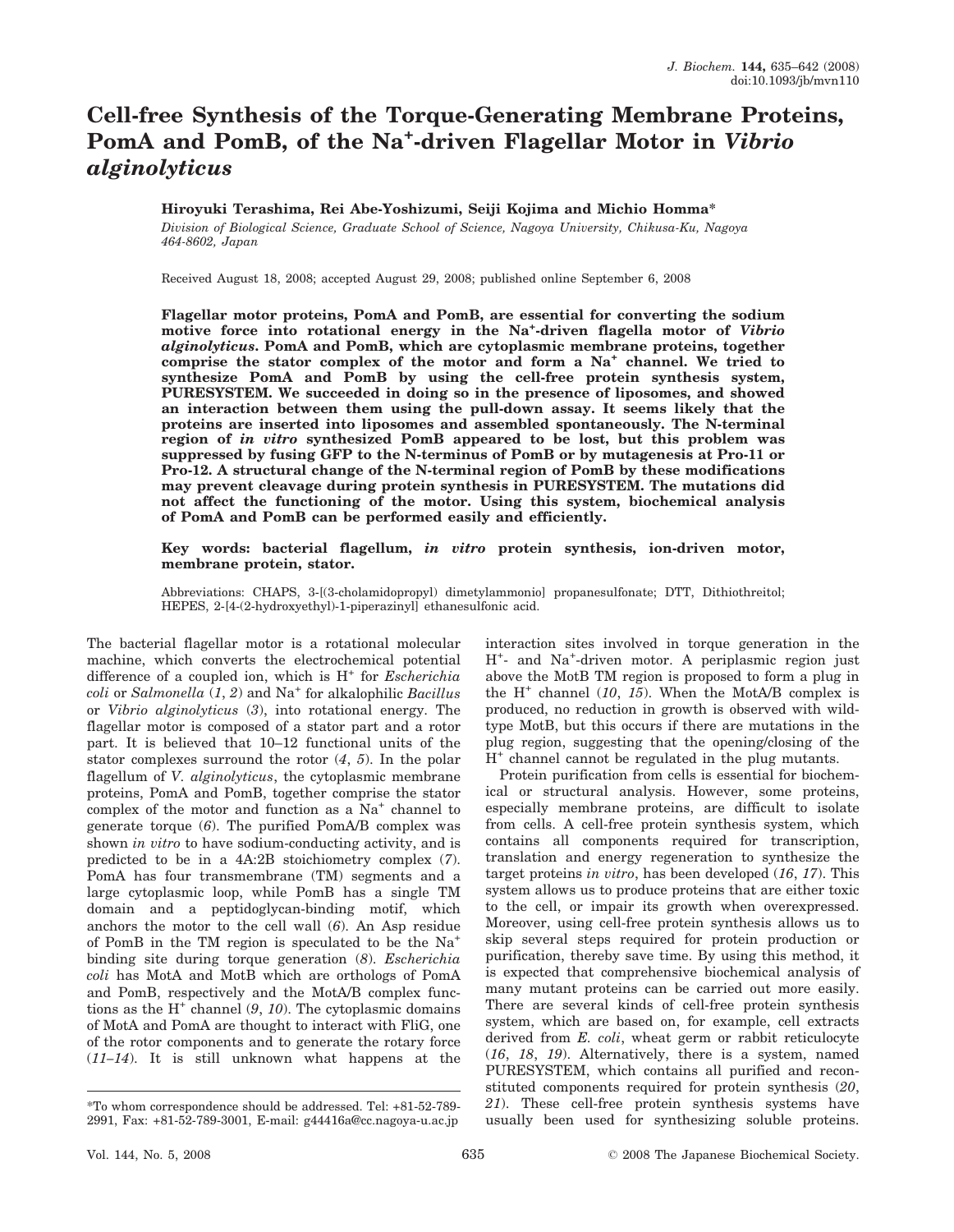Recently, however, membrane proteins, such as GPCRs (G-protein coupled receptors), EmrE (multidrug efflux pomp), cytochrome  $b_5$  and MtlA (mannitol permease) and so on, have been synthesized using this system and successfully used in experiments (22–26).

In order to understand the flagellar motor function, it has been a long-term aim to know how sodium ions flow through the PomA/PomB complex and how the opening and closing the PomA/B channel is regulated. As the purification and functional reconstitution of membrane proteins of PomA and PomB is still not easy, we took advantage of the cell-free protein synthesis system as described above. In this study, we tried to produce the flagellar motor proteins, PomA and PomB, using a cellfree protein synthesis system.

# MATERIALS AND METHODS

Bacteria and Media—The strains used are shown in Table 1. Vibrio alginolyticus was cultured at  $30^{\circ}$ C in VC medium [0.5% (w/v) polypeptone, 0.5% (w/v) yeast extract,  $0.4\%$  (w/v)  $K_2HPO_4$ ,  $3\%$  (w/v) NaCl,  $0.2\%$  (w/v)

Table 1. Bacterial strains and plasmids.

| Vibrio alginolyticus strains<br><b>NMB191</b><br>Escherichia coli strains<br>JM109 | Strain or plasmid Genotype or description<br>$Rifr$ , Pof <sup>+</sup> , Laf <sup>-</sup> $\Delta p$ omAB | Reference     |
|------------------------------------------------------------------------------------|-----------------------------------------------------------------------------------------------------------|---------------|
|                                                                                    |                                                                                                           |               |
|                                                                                    |                                                                                                           |               |
|                                                                                    |                                                                                                           | (27)          |
|                                                                                    |                                                                                                           |               |
|                                                                                    | recA1 endA1 gyrA96 thi<br>$hsdR17$ sup $E44$                                                              | (32)          |
|                                                                                    | relA1 $\lambda$ <sup>-</sup> $\Delta$ (lac-proAB)<br>$(F' \, traD.36)$                                    |               |
|                                                                                    | proAB $lacIq$ $lacZ\Delta M15$                                                                            |               |
| BL21(DE3)                                                                          | T7 expression host                                                                                        | (33)          |
| Plasmids                                                                           |                                                                                                           |               |
| $pET22b(+)$                                                                        | T7 expression vector, Amp <sup>r</sup>                                                                    | Novagen       |
| pBAD33                                                                             | $Cm^r$ , PBAD                                                                                             | (34)          |
| pHFAB                                                                              | <i>pomA</i> and <i>pomB</i> in pBAD33                                                                     | (30)          |
| $pET$ -pom $B$                                                                     | <i>pomB</i> in $pET22b(+)$                                                                                | In this study |
| pET-GB                                                                             | $Gfp$ -pomB in $pET22b(+)$                                                                                | In this study |
| pHFGBA2                                                                            | $his6$ -gfp-pomB and pomA                                                                                 | (30)          |
| pYA303<br><i>pomA</i> and <i>pomB</i> in pSU41                                     | in pBAD33                                                                                                 |               |

Rif<sup>r</sup>, rifampicin resistant; Amp<sup>r</sup>, ampicillin resistant; Cm<sup>r</sup>, chloramphenicol resistant; PBAD, araBAD promoter; Pof<sup>+</sup>, normal polar flagellar formation; Laf<sup>-</sup>, defective in lateral flagellar formation.

Table 2. Primers for PCR.

glucose] or in VPG medium [1% (w/v) polypeptone, 0.4% (w/v)  $K_2HPO_4$ , 3% (w/v) NaCl, 0.5% (w/v) glycerol]. Escherichia coli was cultured in LB broth [1% (w/v) polypeptone,  $0.5\%$  (w/v) yeast extract,  $0.5\%$  (w/v) NaCl]. Ampicillin was added to a final concentration of  $100 \mu g/ml$  for E. coli. Chloramphenicol was added to a final concentration of  $2.5 \mu g/ml$  for *V. alginolyticus* and  $25 \mu g/ml$  for E. coli.

Plasmid Construction—Plasmids and primers are listed in Tables 1 and 2, respectively. Fragments containing  $pomB$  with an NdeI site at the 5' and BamHI at the 3' were amplified using PCR, and these fragments were inserted into the NdeI and BamHI sites of  $pET22b(+)$ (Novagen, Germany); this plasmid was named pETpomB. Site-directed mutagenesis in pomB was performed by using the QuickChange procedure (Promega). Fragments containing gfp-pomB were amplified by 1st PCR using  $gfp(+)$  PURE forward and pomB-BamHI(-), and then by 2nd PCR using universal primer(+) containing XbaI site and  $pomB-BamHI(-)$  and the 1st PCR products as the template. These fragments were inserted into the XbaI and BamHI sites of pET22b(+) and named pET-GB.

Preparation of Liposome—L- $\alpha$ -Phosphatidylcholine type II-S from soybean (Sigma, USA) was dissolved in PA3-buffer  $[10 \text{ mM } HEPES-KOH \text{ pH } 7.5, 5 \text{ mM } MgCl<sub>2</sub>$ , 10% (w/v) glycerol] to a final concentration of 44 mg/ml, stirred at RT for 30 min and then sonicated. Liposomes for the Na<sup>+</sup>-uptake assay were prepared using PA3buffer containing 200 mM KCl. The prepared samples were frozen using liquid  $N_2$  and stored at  $-80^{\circ}$ C.

Protein Synthesis and Purification—PURESYSTEM classic II mini (Post Genome Institute, Japan) was used for the protein synthesis. PCR products of pomA were amplified from pHFAB by using primers pomA(+) pure forward and  $pomA(-)$  pure reverse and added 750 ng as template DNAs in the reaction solution. PCR products of pomB or their mutant genes were also amplified from  $p$ HFAB,  $pET-pomB$  or its mutant genes by primers  $pomB(+)$ pure forward  $pomB(-)$  pure reverse, his6-pom $B(+)$  pure forward and pomB-his $6(-)$  pure reverse and added 1500 ng as template DNAs. The detergents were added at the critical micelle concentration (CMC) or the liposome to a final concentration of 4.4 mg/ml. The protein synthesis reaction was incubated at  $30^{\circ}$ C for 1.5 h. Then, the reaction solution containing the detergent was diluted twice by 40 mM HEPES–KOH pH 7.5 containing the detergent at CMC, 1/10 volume of Ni-NTA agarose was added

| Primer                       | Sequence                                                                                        |
|------------------------------|-------------------------------------------------------------------------------------------------|
| pomA(+) PURE forward         | 5'-AAGGAGATATACCAATGGATTTAGCAACCCTATTAGG-3'                                                     |
| $pomA(-)$ PURE reverse       | 5'-TATTCATTACTCGTCAATCTCAAGGG-3'                                                                |
| pomB(+) PURE forward         | 5'-AAGGAGATATACCAATGGATGATGAAGATAACAAATGCG-3'                                                   |
| $pomB(-)$ PURE reverse       | 5'-TATTCATTATTGAATTACCGGCACTTCTTCGCTG-3'                                                        |
| his6-pomB(+) PURE forward    | 5'-AAGGAGATATACCAATGCATCACCATCACCATCACATGGATGATGAAGATAACAAATGCG-3'                              |
| $pomB-his6(-)$ PURE reverse  | 5'-TATTCATTAGTGATGGTGATGGTGATGTTGAATTACCGGCACTT-3'                                              |
| $gfp(+)$ PURE forward        | 5'-AAGGAGATATACCAATGGTGAGCAAGGGCGAGG-3'                                                         |
| universal $\text{primer}(+)$ | 5'-GAAATTAATACGACTCACTATAGGGAGACCACAACGGTTTCCCTCTAGAAATAATTT<br>TGTTTAACTTTAAGAAGGAGATATACCA-3' |
| $Ndel-pomB(+)$               | 5'-GGAATTCCATATGGATGATGAAGATAACAAATGCG-3'                                                       |
| $pomB-BamHI(-)$ revevrse     | 5'-CGCGGATCCTTATTGAATTACCGGCAC                                                                  |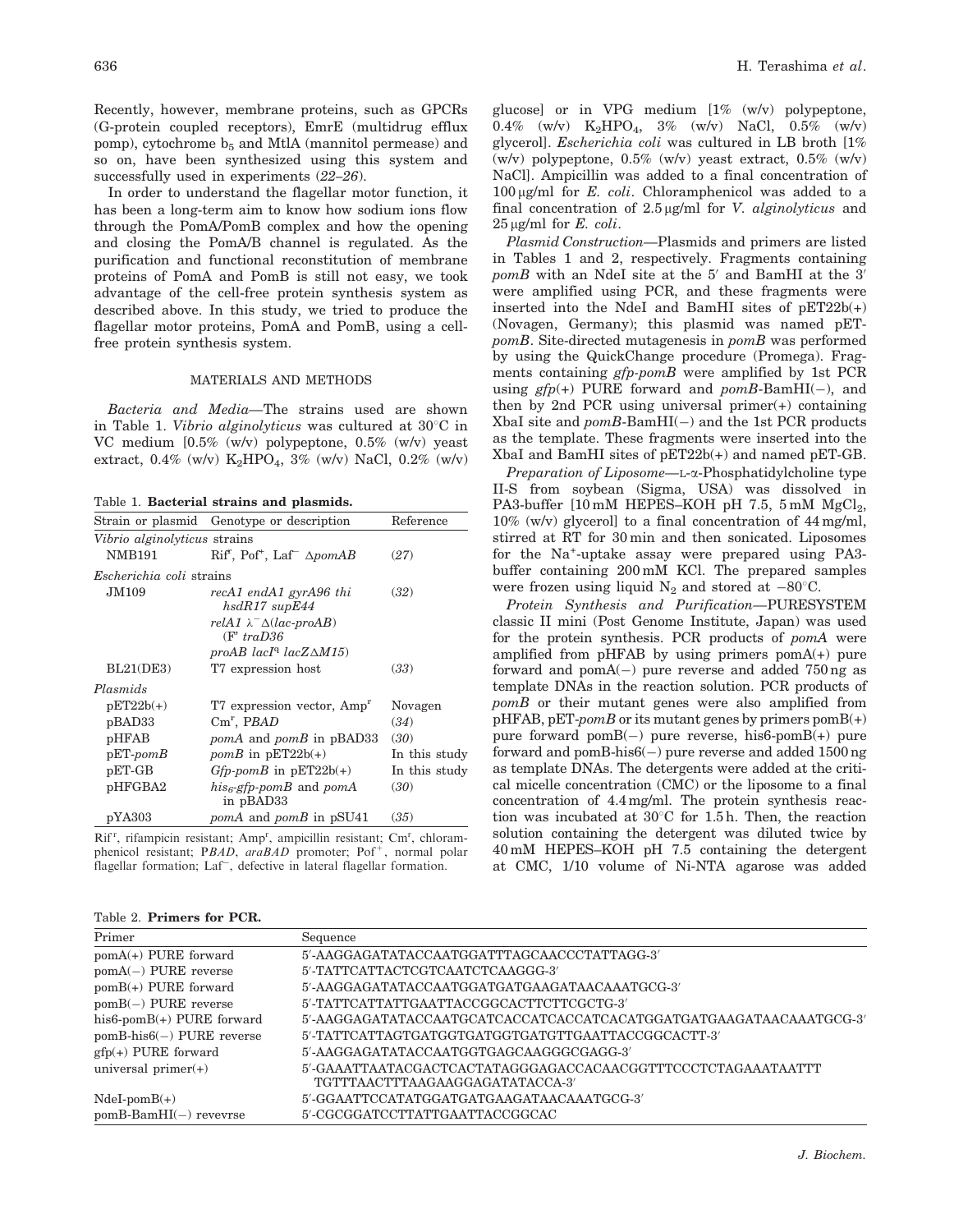(Qiagen, Germany), and was shaken at  $4^{\circ}$ C for 1h. The resin-bound proteins and ribosomes were removed by an ultrafiltration device (Microcon YM-100, Millipore, USA). The reaction solution containing liposomes was diluted twice by 40 mM HEPES–KOH pH 7.5 and sonicated for 30 s in a bath. The samples were then diluted twice by 100 mM  $MgCl<sub>2</sub>$  and stood on ice for 10 min. Liposome was precipitated by centrifugation at 10,000g for 10 min. The pellet was re-suspended in SDS loading buffer.

Detection of Proteins—The samples were mixed with SDS loading buffer and boiled at  $95^{\circ}$ C for 5 min. SDS–PAGE and immunoblotting, using the antibodies against PomA, PomB, His-probe (Santa Cruz, USA) and GFP (BD living colors, USA), were performed as described previously (27).

Solubilization of Proteins—The reaction solution for the protein synthesis was mixed at the final concentration of 1% (w/v) CHAPS and incubated on ice for 10 min. The solubilized samples were centrifuged at 10,000g for 10 min at  $4^{\circ}$ C and then the supernatants were centrifuged at 200,000g (TLA-100.3, Beckman, USA) for 1 h at  $4^{\circ}$ C to remove insoluble material.

Pull-down Assay—The protein synthesis was carried out as above with slight modifications. PURESYSTEM advance (Post Genome Institute, Japan) was used instead of PURESYSTEM classic II mini (Post Genome Institute, Japan), the PCR products of pomA template and liposome were changed to 150 ng and the final concentration of  $2.2 \text{ mg/ml}$ , respectively. His<sub>6</sub>-tag was added to the C terminus of PomB protein. The reaction solution for the protein synthesis was mixed at the final concentration of 1% (w/v) CHAPS and incubated for 10 min on ice. The solubilized samples were centrifuged at 10,000g for 10 min at  $4^{\circ}$ C. Ni-NTA agarose was added to the supernatant, and the mixture was incubated at 4°C for 30 min. The Ni-NTA agarose was washed by centrifugation three times with wash buffer [50 mM HEPES–KOH pH 7.5, 100 mM KCl, 10 mM  $MgCl<sub>2</sub>$ , 1% (w/v) CHAPS and  $50 \text{ mM}$  imidazole] at  $4^{\circ}$ C. The associated proteins were eluted by elution buffer [50 mM HEPES–KOH pH 7.5, 100 mM KCl, 10 mM MgCl<sub>2</sub>, 1% (w/v) CHAPS and 300 mM imidazole] at  $4^{\circ}$ C. The proteins were detected by immunoblotting as described above.

Size Exclusion Chromatograph Assay—A Superdex 200 10/300 GL size exclusion column (GE Healthcare, Sweden) was equilibrated with size exclusion buffer [50 mM HEPES– KOH pH 7.5, 100 mM KCl, 10 mM  $MgCl<sub>2</sub>$ , 1% (w/v) CHAPS and 1mM DTT]. Solubilized samples, as prepared above, were applied to the Superdex 200 10/300 GL column and eluted with the size exclusion buffer.

 $^{22}Na^{+}$ -uptake Assay—A total of 630 µl of the assay buffer containing 20 mM HEPES/KOH pH 7.5, 200 mM choline chloride, 5 mM  $MgCl<sub>2</sub>$  and 1 mM <sup>22</sup>NaCl (14.8 kBq/ml) and  $70 \mu$ l of the cell-free reaction mixture were mixed and incubated at  $30^{\circ}$ C for 10 min. Valinomycin was added at the final concentration of  $25 \mu M$  to form a diffusion membrane potential. At intervals,  $90 \mu l$  of the reaction mixture was sampled out and passed through Dowex 50WX8-400 (Sigma, USA) to trap the unincorporated <sup>22</sup>Na<sup>+</sup>. The radioactivity of the flow-through fraction was measured using a  $\gamma$ -counter.

Swarm Assay—VPG-0.25% agar plate [1% (w/v) bactotrypton,  $0.4\%$  (w/v)  $K_2$ HPO<sub>4</sub>,  $3\%$  (w/v) NaCl,  $0.5\%$  (w/v) glycerol and 0.25% (w/v) bactoagar] was used for V. alginolyticus swarm assays. Chloramphenicol and arabinose were added at the final concentration of  $2.5 \mu g$ / ml and  $0.02\%$  (w/v), respectively. An aliquot  $(1 \mu l)$  of overnight culture was spotted onto a plate, which was then incubated at  $30^{\circ}$ C.

#### RESULTS

Synthesis of PomA and PomB in the Presence of Detergent or Liposome—To synthesize PomA and PomB, we used the cell-free synthesis system of PURESYSTEM (20, 21). We used the mixed pomA and pomB PCR products as the template DNAs in the cell-free system. It has been shown that PomA and PomB interact with each other and that their interaction is important for the stability of the proteins (27). We could detect the proteins in the reaction mixture even without detergent by immunoblotting using anti-PomA or PomB antibodies (Fig. 1). The PomA signal was detected as doublet bands, this may be a character of the very hydrophobic PomA protein from V. alginolyticus and not because of the degradation (27). After the reaction, the proteins for the cell-free synthesis were removed by treatment with Ni-NTA agarose and the ribosomes were removed using an ultrafiltration device. Using this procedure, however, the synthesized proteins were lost completely. This is probably because PomA and PomB aggregated. To handle the membrane proteins, we added some detergents to the cell-free system at the critical micelle concentration. PomA and PomB were synthesized in the presence of 0.46% (w/v) CHAPS, 0.125% (w/v) sucrose



Fig. 1. Cell-free synthesis of PomA and PomB in the absence or presence of detergents. The cell-free synthesis was performed using PCR products from the pomA and pomB genes as template DNA. The detergent, 0.46% (w/v) CHAPS, 0.125% (w/v) sucrose monocaprate, 0.009% (w/v) n-dodecyl- $\beta$ -D-maltoside or  $0.58\%$  (w/v) *n*-octyl- $\beta$ -D-thioglucoside, which are the CMC, was added in PURESYSTEM. Cell, Vibrio whole-cell producing PomA and PomB from pYA303; cell-free, cell-free protein synthesis; Syn, a whole fraction of the protein synthesis; UF, a soluble fraction after chelating Ni-NTA agarose binding proteins and ribosomes by an ultrafiltation device filtrating the molecular mass of >100 kDa. Vibrio cells (cell) were cultured at  $30^{\circ}$ C for 3h in VPG medium. The cells collected by centrifugation were suspended in SDS loading buffer at a concentration corresponding to an  $A_{660}$  of 50. The 5 µl preparations of the synthesized proteins were mixed with  $5 \mu$ l of SDS loading buffer. Immunoblotting to detect PomA and PomB was performed using anti-PomA antibody (PomA1312) and anti-PomB antibody (PomB93), which were previouly prepared (27).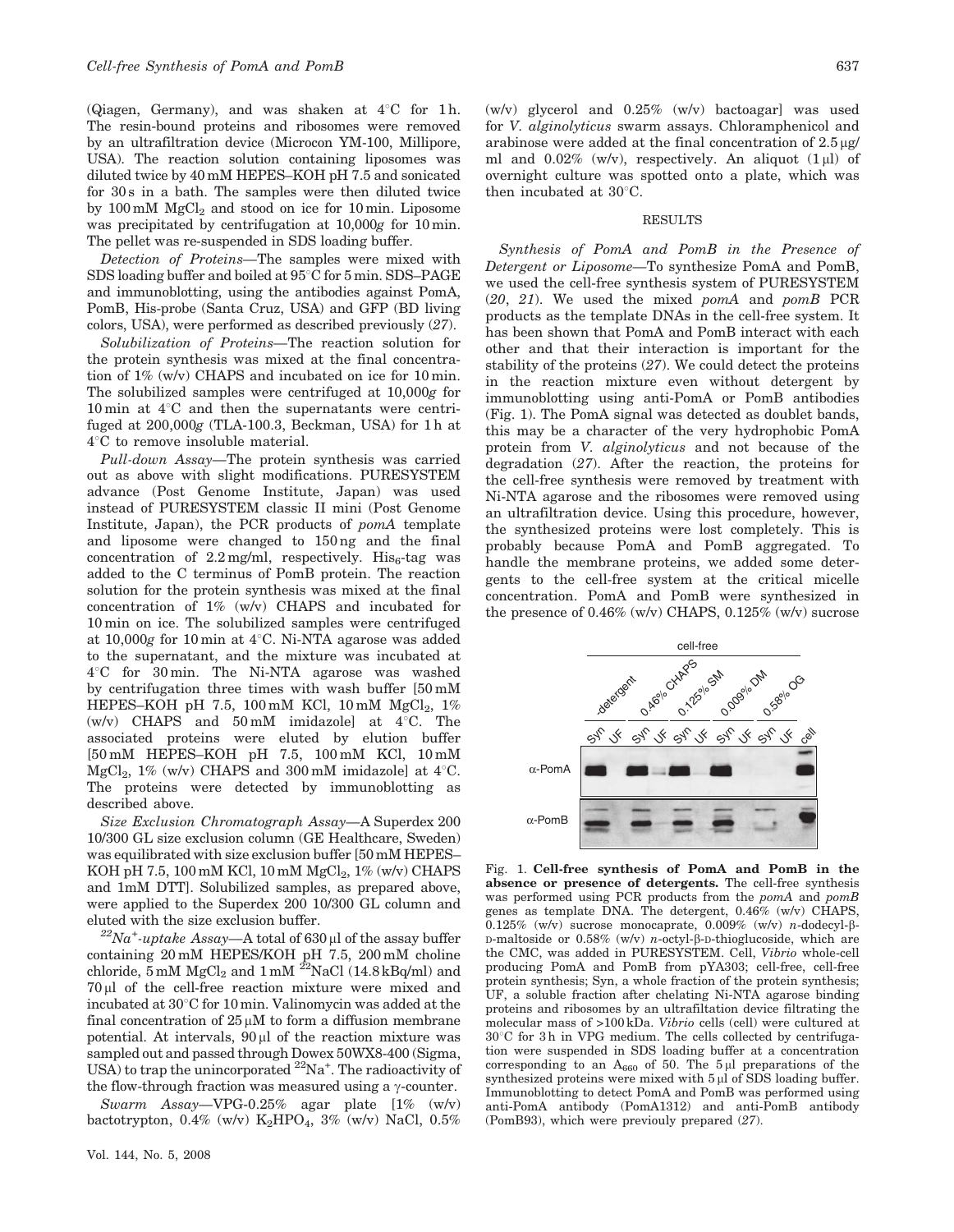

Fig. 2. Cell-free synthesis of PomA and PomB in the presence of liposome made of L-*a*-phosphatidylcholine. The cell-free synthesis was performed using PCR products from the pomA and pomB genes as the template DNA. Cell, Vibrio whole-cell producing PomA and PomB from pYA303; cell-free, cell-free protein synthesis; syn, a whole fraction of the protein synthesis; ppt, a precipitation fraction when liposome was precipitated by adding magnesium at a final concentration of 50 mM; sup, the supernatant fraction. PomA and PomB were detected as Fig. 1.

monocaprate or  $0.009\%$  (w/v) n-dodecyl- $\beta$ -D-maltoside, but not in the presence of  $n$ -octyl- $\beta$ -D-thioglucoside (Fig. 1). Only in the presence of CHAPS, were PomA and PomB recovered as soluble forms after ultrafiltration. Under all conditions, synthesized PomB was detected as a protein with smaller molecular mass than that of the control PomB produced in vivo.

Next, we carried out the protein synthesis by adding liposomes made of L-a-phosphatidylcholine. PomA and PomB were produced and were detected in the fraction containing lipids precipitated by adding magnesium at a final concentration of 50 mM (Fig. 2, ppt) as reported previously (28). Therefore, PomA and PomB seem to be inserted into the liposomes as previously suggested (25, 26). Synthesized PomB also had a smaller molecular mass in this condition.

Interaction Between PomA and PomB—Liposomes containing the synthesized PomA and PomB were solubilized by 1% CHAPS, and fractionated. They were detected in the supernatant, after ultracentrifugation, as the soluble fraction (Fig. 3A). Without CHAPS they were detected in the precipitate after ultracentrifugation (Fig. 3A). Next, we examined the interaction between PomA and PomB in the liposomes. The  $His<sub>6</sub>$ -tag fused to PomB at the C-terminus was used to pull-down PomA. After PomA and PomB were synthesized by the cell-free system in the presence of liposomes, the proteins (solubilized by CHAPS) were applied to Ni-NTA agarose and the bound proteins were detected by immunoblotting using anti-PomA and PomB antibodies (Fig. 3B). As a result, PomA from the cell-free system was detected together with the  $His<sub>6</sub>$ -tag fused-PomB. This suggests an interaction between PomA and PomB in the cell-free system.

To examine molecular sizes of PomA and PomB from the cell-free system, we solubilized the synthesized PomA and PomB using CHAPS and fractionated them by size exclusion column. When only PomA was synthesized and



Fig. 3. Biochemical profiles of PomA and PomB. (A) Solubilization of proteins and liposomes by CHAPS. After synthesizing PomA and PomB in the presence of liposome, CHAPS was added at the final consentration of  $1\%$  (w/v). After removing the insoluble materials by low-speed centrifugation, the supernatant was ultracentrifuged. Syn, a whole fraction of the protein synthesis; L-P, ppt of low-speed centrifugation; L-S, sup of low-speed centrifugation; U-P, ppt of ultracentrifugation; U-S, sup of ultracentrifugation; cell, Vibrio whole-cell producing PomA and PomB from pYA303. (B) Interaction between PomA and PomB detected by pull-down assay. Ni-NTA agarose was added into the solubilized solution by CHAPS. PomB-His<sub>6</sub> bound to the resin was eluted by 300 mM imidazole. Syn, a whole fraction of the protein synthesis; FT, the flow-through fraction; W, the wash fraction; E1, the first elution fraction; E2, the second elution fraction. The cell-free synthesis was performed using PCR products from the pomA and pomB genes or the  $pomA$  and  $pomB\text{-}his_6$  genes as template DNA. PomA and PomB were detected as Fig. 1.

applied to the size exclusion column, it was eluted in a wide range of the fractions with the peak around fraction 22 (Fig. 4A). When only PomB was synthesized, it was eluted in the fraction of molecular size of  $\sim 75 \text{ kDa}$ , estimated using the molecular size standards (Fig. 4B). When PomA and PomB were synthesized together, profiles of each protein were essentially same as that of PomA or PomB only (Fig. 4C). On the other hand, when they were incubated for  $20 h$  at  $30^{\circ}$ C following protein synthesis, PomB was detected in fractions of 18–20, whose molecular size are  $\sim$ 440–158 kDa, and PomA was shifted to be eluted in the same fractions and the higher molecular fractions (Fig. 4D). It is likely that PomA and PomB oligomerized in the liposomes. We carried out measurement of Na<sup>+</sup> -uptake activity of PomA and PomB using the cell-free system and radioisotope, <sup>22</sup>Na<sup>+</sup>. However, we could not detect a significant Na<sup>+</sup>-uptake into the liposomes (data not shown).

Molecular Mass of in vitro Synthesized PomB—PomB synthesized by the cell-free system had a smaller molecular mass than that produced in the cells. To investigate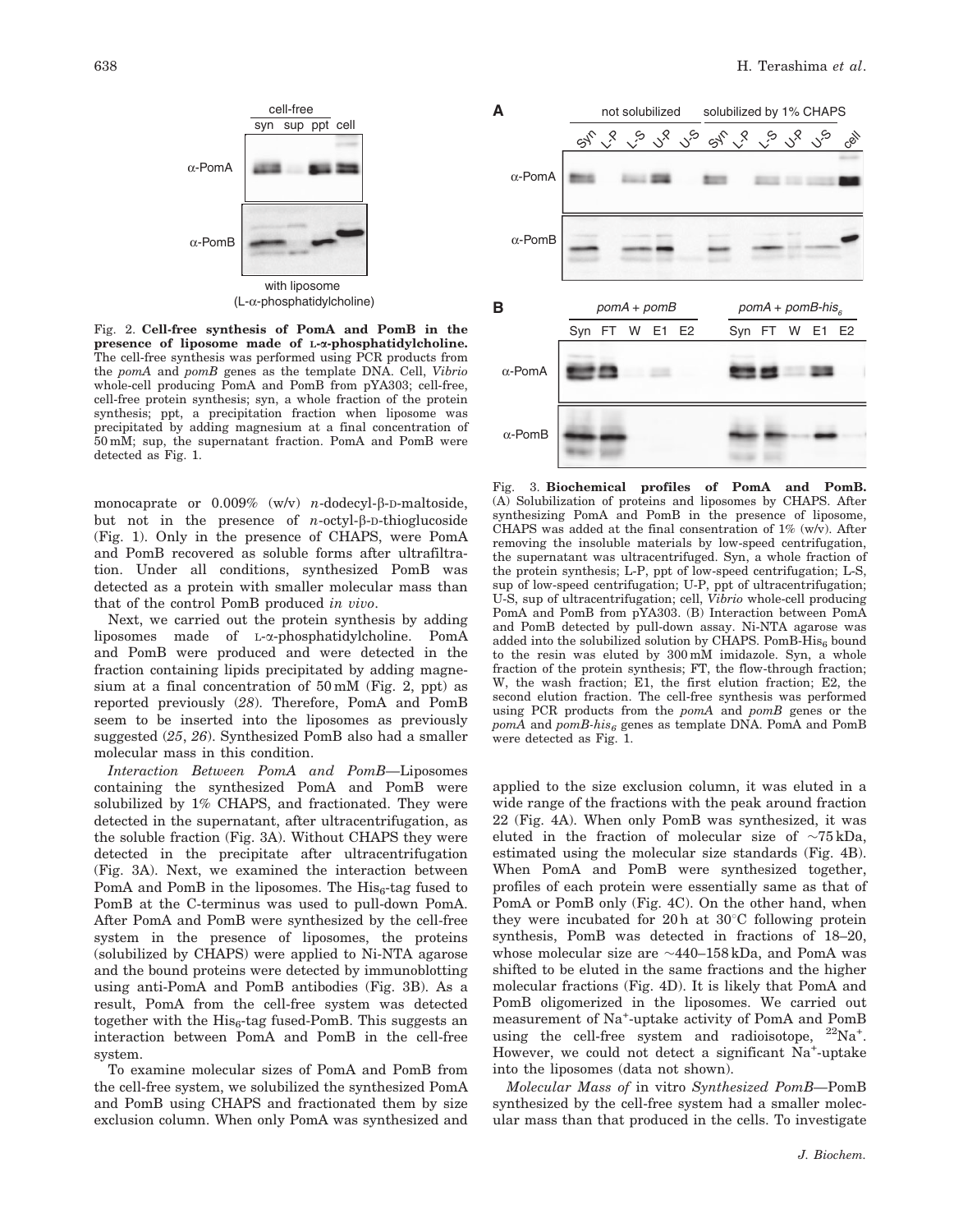**A**

**B**

**C**

**D**



Fig. 4. Size exclusion chromatography of PomA and/or PomB from cell-free synthesis. (A) PomA only, (B) PomB only solubilized immediately after the protein synthesis by using above. PomA and PomB were detected as Fig. 1.

PomA only

(α-PomA)

(α-PomB)

PomB only

PomA + PomB

(α-PomA+α-PomB)

PomA + PomB incubated at 30°C for 20 hr

(α-PomA+α-PomB)

and  $(C)$  PomA and PomB together were synthesized, and then incubated for 20 h at 30 $\degree$ C, and then solubilized and applied as CHAPS and applied to superdex 200 10/300 GL size exclusion column. (D) PomA and PomB together were synthesized and

PomB

 $\leftarrow$  PomA



molecular size marker 669 440 158 75 43 29 kDa

Fig. 5. The cell-free synthesis of  $His<sub>6</sub>$ -tag-fused PomB proteins at the N- or C-terminus (A) or GFP-fused PomB at the N-terminus (B). Cell, Vibrio whole-cell producing PomA and PomB from pYA303 (A) or GFP-PomB from pET-GB (B); cellfree, cell-free protein synthesis. The cell-free synthesis was performed using PCR products from the pomA and pomB

genes, the pomA and pomB-his<sub>6</sub> genes, the pomA and his<sub>6</sub>pomB genes or the pomA and gfp-pomB genes as template DNA. PomA and PomB were detected as Fig. 1.  $His<sub>6</sub>$ -tag and GFP were detected by the antibodies against His-probe  $(\alpha$ -His) and GFP  $(\alpha$ -GFP), respectively.

the reason for this, we first synthesized PomB from the gene fused with  $his_6$ -tag at the N-terminus or C-terminus in the presence of liposome. PomB-His6 but not  $His<sub>6</sub>-PomB$  was detected using the anti-His-probe antibody (Fig. 5A). The molecular mass of the in vitro synthesized  $His<sub>6</sub>-PomB$  was the same as that of PomB. These results suggest that the N-terminus of PomB was lost in the cell-free system. Next, we synthesized PomB from the gene fused with  $gfp$  at the N-terminus. In vitro synthesized GFP-PomB had the same molecular mass as in vivo synthesized GFP-PomB (Fig. 5B). The additional GFP fused at the N-terminus of PomB suppressed the reduction of PomB molecular mass.

Change of PomB Molecular Mass by the N-terminal Mutations—To investigate further the reduction of the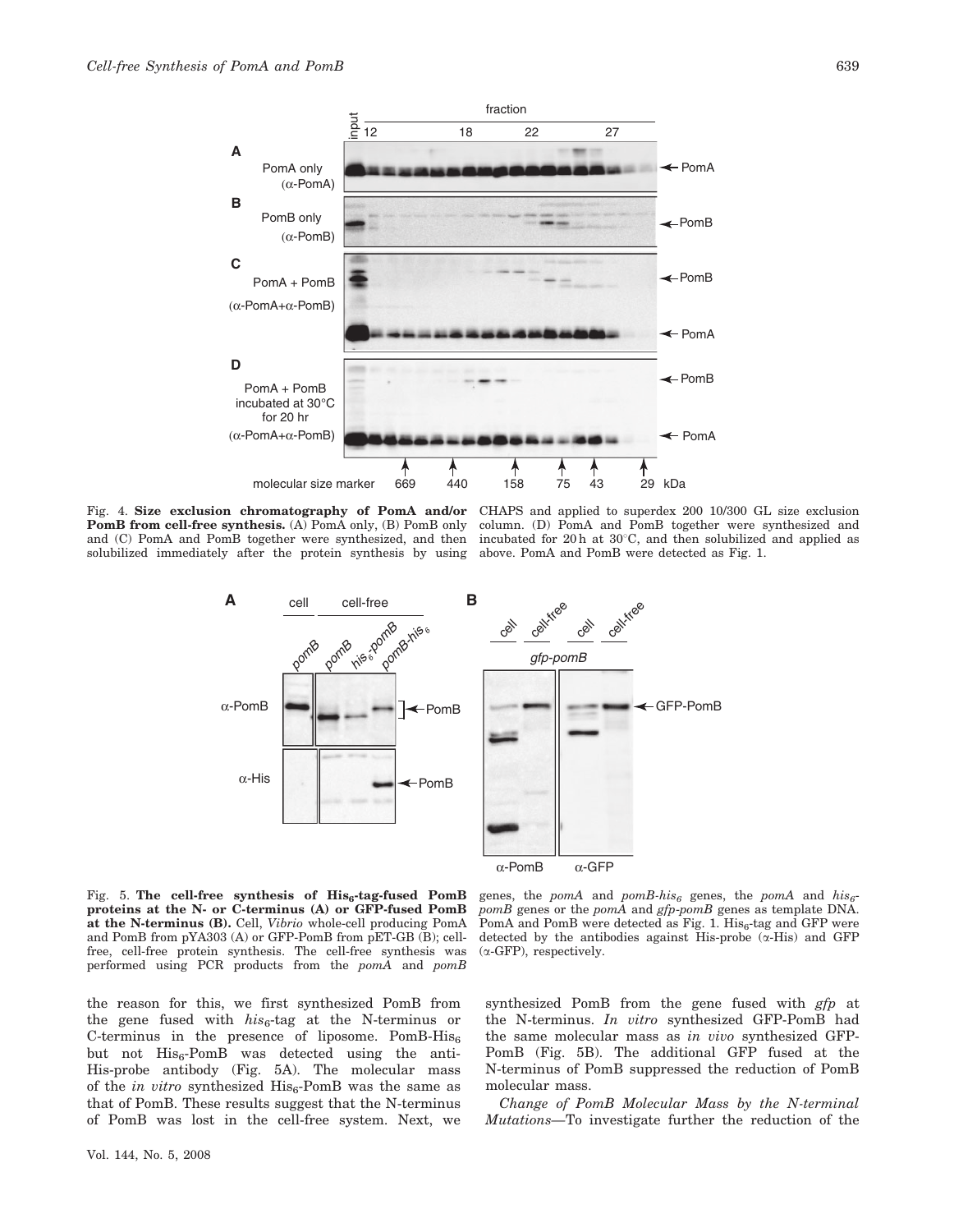PomB molecular mass, we carried out site-directed mutagenesis to alter the stability of the N-terminal region of PomB or to disrupt a potential initiation site in the coding region of pomB mRNA. We made the Ala substituted mutant of PomB at Cys-10, Pro-11, Pro-12, Gly-14, Leu-15, Met-19 or Gly-20. PomB-P11A and P12A showed the native molecular mass. We made more mutants substituted to Gly and Asn at Pro-11 and Pro-12. These substitutions also suppressed the reduction of the molecular mass in vitro (Fig. 6A). The substitution at Pro-12 seems to have the strongest effect in preventing a change in molecular mass, as most of PomB had the same molecular mass as that produced in vivo and the remainder was smeared at the smaller molecular weight. We suspected that the Met-19 might become an initiation codon of pomB in the cell-free system, but the PomB-M19A mutant still had a smaller molecular mass (Fig. 6B). There seem to be no other potential initiation codons around the PomB N-terminal region. It is unlikely that the translation is initiated at another point.

We examined the in vivo function of the Pro mutants in PomB using swarming assay. When the  $\Delta p$ omAB Vibrio cells producing PomB-P11/12A, PomB-P12A,

#### **A B** cell-free cell cell-free cell **P11,12A**<br>P11,2A  $\epsilon$ P12G **M19A** P11A P11A<br>P11A P12N **M19L** r<br>h th<br>M th<br>M tr<br>1 α-PomB PomB α-PomA 1081010102010  $\leftarrow$ PomA

Fig. 6. The cell-free synthesis of mutant PomB proteins. The mutations in PomB are introduced into Pro-11 and/or Pro-12 (A) or Met-19 (B). Cell, Vibrio whole-cell producing PomA and PomB from pYA303; cell-free, cell-free protein synthesis. The cell-free synthesis was performed using PCR products from the *pomA* and *pomB* genes, the *pomA* and mutant *pomB* genes. PomA and PomB were detected as Fig. 1.

PomB-P12G or PomB-P12N with PomA from plasmids were inoculated in the soft agar plates, their swarming abilities were the same as the wild-type strain (Fig. 7A). In the cells, PomB mutants were detected at the same level as wild-type PomB and their molecular masses were same as that of wild-type PomB (Fig. 7B). These results suggest that the mutations of PomB Pro-11 and Pro-12 are not likely to affect the stator function.

#### **DISCUSSION**

We succeeded in the cell-free synthesis of the proteins PomA and PomB in the presence of several detergents or lipids (liposomes). Membrane proteins are generally difficult to produce using cell-free synthesis systems. Even without detergents PomA or PomB were synthesized by PURESYSTEM, but we were unable to handle them without detergents. Among the detergents used in this study, n-octyl-b-D-thioglucoside inhibits synthesis. CHAPS do not inhibit synthesis and can solubilize PomA and PomB.

The N-terminal region of in vitro synthesized PomB seems to be missing. Fused GFP at the N-terminus of PomB was not lost in the cell-free system. We speculate that the structure of the N-terminal region of PomB was affected by the GFP fusion and that the cleavage of the N-terminal region of PomB was difficult. This assumption was supported by the evidence that Pro-12 and Pro-11 mutations suppressed reduction of the molecular mass of PomB. Assuming that Pro residues greatly affect the protein structure, the structural change in the N-terminal region may prevent the cleavage. There should be little contamination by protease in PURESYSTEM because the proteins in PURESYSTEM are all purified. Even if the protease inhibitor was added to PURESYSTEM, the molecular mass was still small (data not shown). When the cell extracts from E. coli were added in PURESYSTEM, a certain fraction of synthesized PomB was detected in the full-length form (Terashima et al., unpublished results). This might suggest that some factors of  $E$ . *coli* affect the transcription of pomB mRNA, the translation of PomB or



Fig. 7. Function and expression of the pomB mutants in vivo. (A) The swimming ability of  $\Delta p o m A B$  cells producing PomB Pro-12 mutants with wild-type PomA from plasmid was examined on the 0.25% soft agar plate incubated at  $30^{\circ}$ C for 6 h. (B) The  $\Delta p$ omAB

cells producing PomB Pro-12 mutants with wild-type PomA from plasmid were cultured in the absence or presence of 0.02% (w/v) arabinose at  $30^{\circ}$ C for 3 h. PomA and PomB were detected as Fig. 1. The arrows indicate PomA and PomB.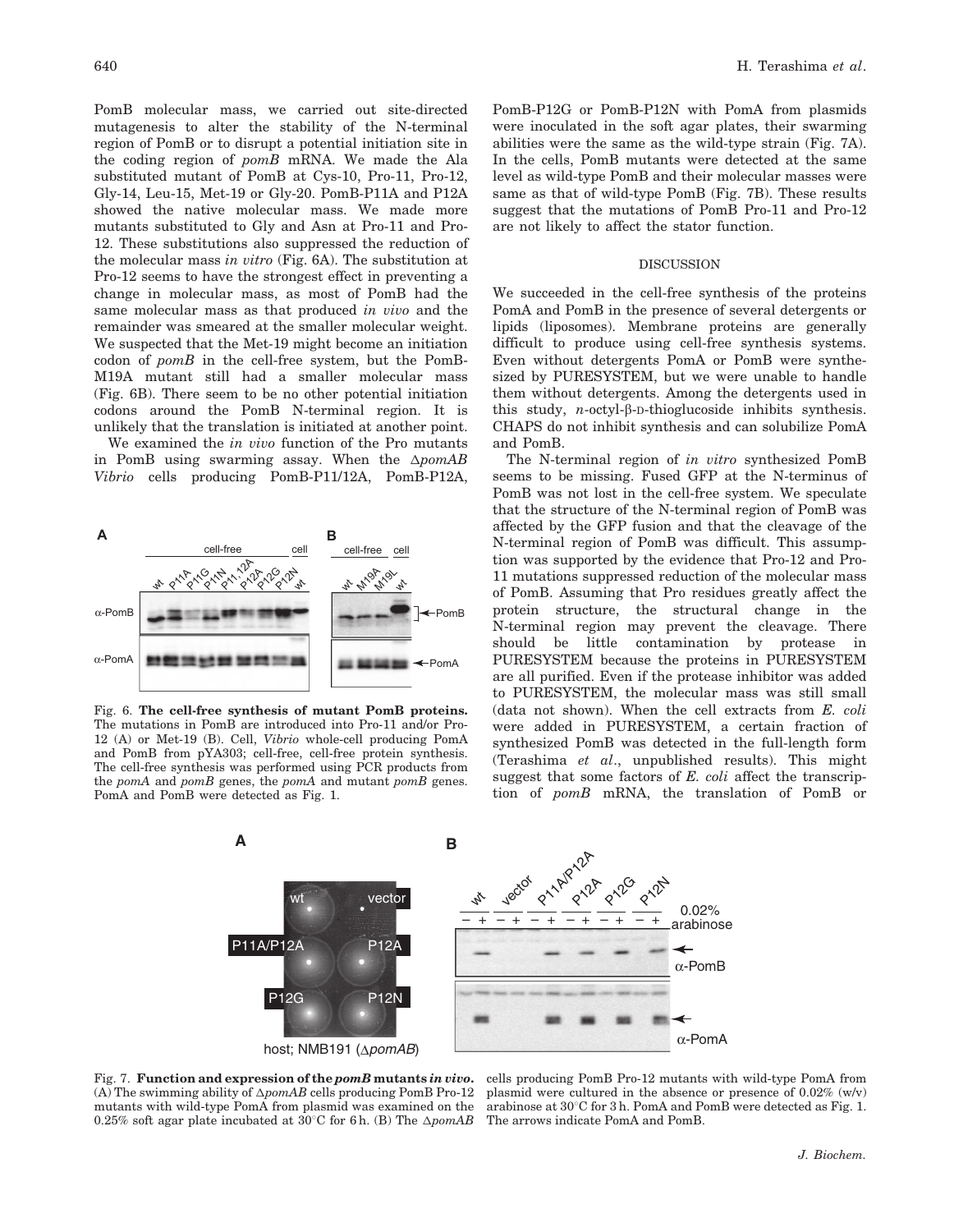structural stability of the N-terminal region of PomB, preventing reduction of its molecular mass.

Although it is unclear how, in vitro synthesized PomA and PomB seem to be inserted spontaneously into the liposome and moreover, they interact with each other. Such an insertion of membrane protein has been observed and is independent on the Sec export system (25, 26). We have solubilized the PomA/B complex from the membrane of V. alginolyticus cells using the detergents, *n*-octyl- $\beta$ -D-thioglucoside (7), sucrose monocaprate (29) and CHAPS (30, 31). The molecular sizes of the PomA/B complexes solubilized by their detergents were estimated as 175 kDa, 900 kDa and 550 kDa, respectively. The PomA/B oligomer, which was formed when the synthesized PomA and PomB were incubated for 20 h at  $30^{\circ}$ C, had similar high molecular sizes to the in vivo PomA/B complex solubilized by the detergents. However, we could not detect significant Na<sup>+</sup>-uptake using the proteoliposome reconstituted with in vitro synthesized PomA and PomB. We had measured the Na<sup>+</sup> uptake activity of PomA/B complex using the proteoliposome reconstituted with PomA and PomB which were purified from Vibrio cells (7). In the present experiment, the amount and complex formation of the reconstituted PomA and PomB, buffer organization, etc. were, however, different from the previous condition. Therefore, protein synthesis, complex formation and measurement conditions must be further optimized. The synthesized PomA/B in this study might not be functional for the Na<sup>+</sup>-conductive activity even though the complex formation seems to be normal. We are going to measure it using the mutant PomBs, which are not missing the N-terminal region.

# ACKNOWLEDGEMENTS

We thank Toshiharu Suzuki and Yuki Sudo for invaluable advices and useful discussions.

### FUNDING

Ministry of Education, Science, and Culture of Japan; the Japan Science and Technology Corporation (to H.T., to M.H. and to S.K.) for scientific research partially; Soft Nano-Machine Project of the Japan Science and Technology Agency (to M.H.); Strategic International Cooperative Program of JST (to M.H.).

#### CONFLICT OF INTEREST

None declared.

#### REFERENCES

- 1. Blair, D.F. (2003) Flagellar movement driven by proton translocation. FEBS Lett. 545, 86–95
- 2. Kojima, S. and Blair, D.F. (2004) The bacterial flagellar motor: structure and function of a complex molecular machine. Int. Rev. Cytol. 233, 93–134
- 3. Yorimitsu, T. and Homma, M. (2001) Na<sup>+</sup> -driven flagellar motor of Vibrio. Biochim. Biophys. Acta 1505, 82–93
- 4. Khan, S., Dapice, M., and Reese, T.S. (1988) Effects of mot gene expression on the structure of the flagellar motor. J. Mol. Biol. 202, 575–584
- 5. Reid, S.W., Leake, M.C., Chandler, J.H., Lo, C.J., Armitage, J.P., and Berry, R. M. (2006) The maximum number of torque-generating units in the flagellar motor of Escherichia coli is at least 11. Proc. Natl Acad. Sci. USA 103, 8066–8071
- 6. Asai, Y., Kojima, S., Kato, H., Nishioka, N., Kawagishi, I., and Homma, M. (1997) Putative channel components for the fast-rotating sodium-driven flagellar motor of a marine bacterium. J. Bacteriol. 179, 5104–5110
- 7. Sato, K. and Homma, M. (2000) Functional reconstitution of the Na+ -driven polar flagellar motor component of Vibrio alginolyticus. J. Biol. Chem. 275, 5718–5722
- 8. Yakushi, T., Maki, S., and Homma, M. (2004) Interaction of PomB with the third transmembrane segment of PomA in the Na<sup>+</sup>-driven polar flagellum of Vibrio alginolyticus. J. Bacteriol. 186, 5281–5291
- 9. Blair, D.F. and Berg, H.C. (1990) The MotA protein of  $E.$  coli is a proton-conducting component of the flagellar motor. Cell 60, 439–449
- 10. Stolz, B. and Berg, H.C. (1991) Evidence for interactions between MotA and MotB, torque-generating elements of the flagellar motor of Escherichia coli. J. Bacteriol. 173, 7033–7037
- 11. Svoboda, K. (1996) New insights into the workings of the ultimate swimming machine. Biophys. J. 71, 539–540
- 12. Yakushi, T., Yang, J., Fukuoka, H., Homma, M., and Blair, D.F. (2006) Roles of charged residues of rotor and stator in flagellar rotation: comparative study using H<sup>+</sup>-driven and Na<sup>+</sup>-driven motors in Escherichia coli. J. Bacteriol. 188, 1466–1472
- 13. Yorimitsu, T., Sowa, Y., Ishijima, A., Yakushi, T., and Homma, M. (2002) The systematic substitutions around the conserved charged residues of the cytoplasmic loop of Na<sup>+</sup> driven flagellar motor component PomA. J. Mol. Biol. 320, 403–413
- 14. Zhou, J., Lloyd, S.A., and Blair, D.F. (1998) Electrostatic interactions between rotor and stator in the bacterial flagellar motor. Proc. Natl Acad. Sci. USA 95, 6436-6441
- 15. Hosking, E.R., Vogt, C., Bakker, E.P., and Manson, M.D. (2006) The Escherichia coli MotAB proton channel unplugged. J. Mol. Biol. 364, 921–937
- 16. Endo, Y. and Sawasaki, T. (2006) Cell-free expression systems for eukaryotic protein production. Curr. Opin. Biotechnol. 17, 373–380
- 17. Yokoyama, S. (2003) Protein expression systems for structural genomics and proteomics. Curr. Opin. Chem. Biol. 7, 39–43
- 18. Kigawa, T., Yabuki, T., Yoshida, Y., Tsutsui, M., Ito, Y., Shibata, T., and Yokoyama, S. (1999) Cell-free production and stable-isotope labeling of milligram quantities of proteins. FEBS Lett. 442, 15–19
- 19. Sawasaki, T., Ogasawara, T., Morishita, R., and Endo, Y. (2002) A cell-free protein synthesis system for highthroughput proteomics. Proc. Natl Acad. Sci. USA 99, 14652–14657
- 20. Shimizu, Y., Inoue, A., Tomari, Y., Suzuki, T., Yokogawa, T., Nishikawa, K., and Ueda, T. (2001) Cell-free translation reconstituted with purified components. Nat. Biotechnol. 19, 751–755
- 21. Shimizu, Y., Kanamori, T., and Ueda, T. (2005) Protein synthesis by pure translation systems. Methods 36, 299–304
- 22. Elbaz, Y., Steiner-Mordoch, S., Danieli, T., and Schuldiner, S. (2004) In vitro synthesis of fully functional EmrE, a multidrug transporter, and study of its oligomeric state. Proc. Natl Acad. Sci. USA 101, 1519–1524
- 23. Ishihara, G., Goto, M., Saeki, M., Ito, K., Hori, T., Kigawa, T., Shirouzu, M., and Yokoyama, S. (2005) Expression of G protein coupled receptors in a cell-free translational system using detergents and thioredoxinfusion vectors. Protein Expr. Purif. 41, 27–37